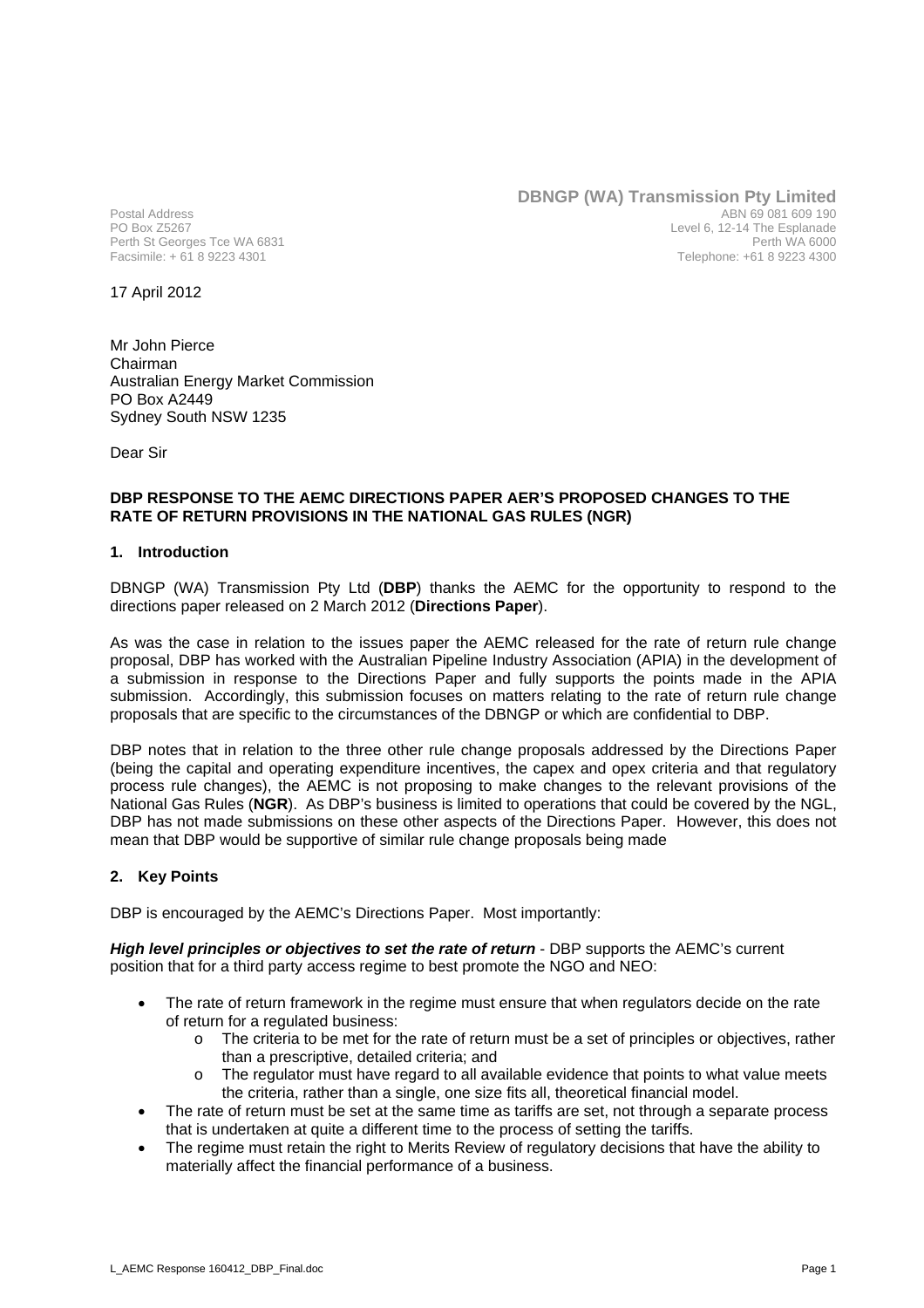

A regime that requires a regulator to set a rate of return by reference to a set of objectives or principles that are focused on matching prevailing market conditions and specific risks, having regard to all available evidence, rather than by following a prescriptive, theoretical formula recognises the fact that a rate of return is not directly observable nor is it capable of being precisely estimated down to a single precise value by reference to one theoretical financial model.

*Rule 87(1) NGR contain an effective set of objectives* - The most effective set of principles or objectives to be used as the criteria to be met for the setting of the rate of return are those presently in Rule 87(1) of the NGR – ie the rate of return must be commensurate with prevailing market conditions and the specific risks of a business.

*Merits review should be retained to promote accountability - Retaining the right of all stakeholders to* seek merits review best promotes accountability of regulatory decision making.

## **3. Why this rule change matters to DBP**

DBP has invested over AUD \$3 billion in transmission pipeline assets in Western Australia. A reduction in the rate of return by 1% "costs" investors at least \$30 million annually. The rate of return used in setting regulated tariffs must reflect the realities of the commercial and financial markets in which DBP operates: Quite simply, DBP must be given the opportunity to recover its efficiently incurred costs.

Since the release of the Issues Paper, the ERA issued its Final Decision on the DBNGP Access Arrangement. In that decision, the ERA required that the rate of return be set based on a real pre-tax WACC approach and that the real pre-tax WACC be 5.74%.

This was despite:

- DBP proposing a real pre-tax WACC of 10.03%
- DBP submitting that the ERA should not have regard to regulatory precedent under the NER to justify its decision
- DBP submitting that the ERA is required to have regard to all available evidence that indicates what is the rate of return that is commensurate with prevailing conditions in the market for funds and the risks involved in providing reference services
- DBP submitting detailed evidence, based on a variety of models and approaches and evidence of prevailing conditions in the market for funds which identified a range of outcomes for rate of return in excess of 9%.
- DBP's owners indicating that if DBP was only allowed a maximum rate of return of 5.74%, it would not be prepared to invest further in pipelines or expansions or extensions of regulated pipelines.

In January 2012, DBP commenced an appeal of the ERA's decision<sup>1</sup>. Some of the grounds of the appeal relate to the regulator's decision on rate of return. That appeal is presently being heard by the Australian Competition Tribunal.

|                    | Total Revenue \$m (2010) |          |          |          |          |           |        |
|--------------------|--------------------------|----------|----------|----------|----------|-----------|--------|
|                    |                          |          |          |          |          | 5 year    | %      |
|                    | 2011                     | 2012     | 2013     | 2014     | 2015     | Total     | Change |
| <b>Final</b>       |                          |          |          |          |          |           |        |
| <b>Decision</b>    | 350.5942                 | 395.6405 | 380.6455 | 378.2879 | 375.0203 | 1880.1885 | N/A    |
| $MRP - 6.5%$       | 357.2567                 | 402.5012 | 387,3478 | 384.8259 | 381.3929 | 1913.3245 | 1.76%  |
| <b>Gamma - 0.2</b> | 353.4214                 | 398.5518 | 383.4896 | 381.0623 | 377.7245 | 1894.2495 | 0.75%  |
| DRP -              |                          |          |          |          |          |           |        |
| $+50$ bps          | 360.2757                 | 405.5585 | 390.3341 | 387.7384 | 384.2311 | 1928.1379 | 2.55%  |
| RFR-               |                          |          |          |          |          |           |        |
| $+50$ bps          | 368.6038                 | 414.1327 | 398.7104 | 395.9093 | 392.1953 | 1969.5515 | 4.75%  |

The following outlines the sensitivity of changes in WACC parameter values on DBP's regulated revenue

 $1$  Application 2 of 2012 by DBNGP (WA) Nominees Pty Ltd and DBNGP (WA) Transmission Pty Ltd

 $\overline{\phantom{a}}$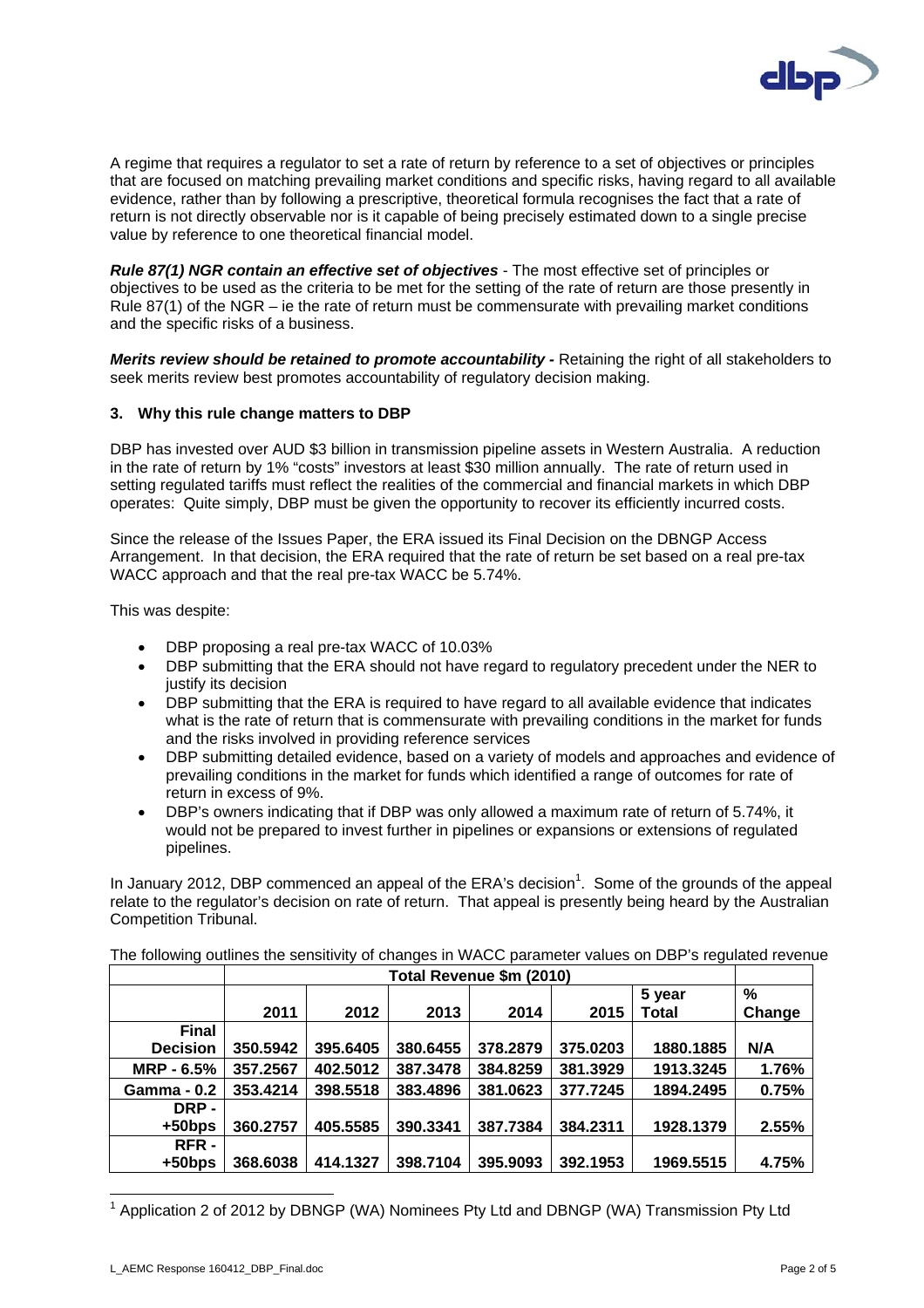

DBP considers that the reasoning of the ACT on the rate of return grounds of DBP's appeal may be very beneficial for the AEMC to have regard to as part of its deliberations on the rate of return rule change proposals for both:

- the issue of the proper interpretation of the NGR's rate of return provisions; and
- the issue of whether the existing provisions of the NGR provisions require the ERA to have regard to all available evidence that indicates what is the rate of return that is commensurate with prevailing conditions in the market for funds.

However, there is a further point that relates to the interface between the AEMC's assessment of the rate of return rule change proposals and the DBP appeal and which DBP requests that the AEMC take into account.

There is a real risk that if the AEMC decides, before the decision of the Tribunal in DBP's appeal, that the NGR should be changed, the Tribunal in DBP's appeal would be required to then base its decision on the changed version of NGR. This is so despite the fact that the parties would have arguments and submissions to the ACT based on the current version of the NGR and the ERA would have made its decision based on the current version of the NGR.

Were this to occur, this would create significant uncertainty for all parties involved in the appeal.<sup>2</sup>

## **4. The best framework for setting a rate of return is one based on the NGR**

DBP agrees with the AEMC as to what are the attributes necessary to guide the Regulator on both the outcome to be achieved (ie the criteria) and the process to be followed by the Regulator in arriving at the rate of return that meets the attributes:

*Outcomes attributes* – the framework must deliver a rate of return which:

- is based around estimating a rate of return for benchmark efficient firms;
- allows methodologies for parameters to be driven by principles and reflect current best practice;
- allows flexibility to deal with changing market conditions;
- recognises the inter-relationships between some parameter values; and

*Process attributes* – in setting a rate of return, the regulator must follow an approach that:

- utilises all of the relevant data;
- creates a framework of accountability for both the regulator and the NSP/gas service provider in determining an appropriate rate of return.
- considers all relevant estimation methods;
- ensures internal consistency:
- is open and transparent;
- has been subject to scrutiny; and
- can be cross-checked for reasonableness

These attributes ensure the promotion of the NGO and the revenue and pricing principles (RPPs).

DBP submits that:

- The current rate of return framework in the NGR, when properly interpreted and applied, embodies all of these attributes, whereas the NER Chapter 6 is consistent with only two and Chapter 6A is inconsistent with only one.
- On a proper construction of the current rate of return provisions in the NGR:

 $\frac{2}{10}$  In appeal 2 of 2012 in the ACT, there are 7 parties involved in the appeal – two DBP parties, the ERA, the owner of a gas storage facility and 3 shipper entities (as interveners).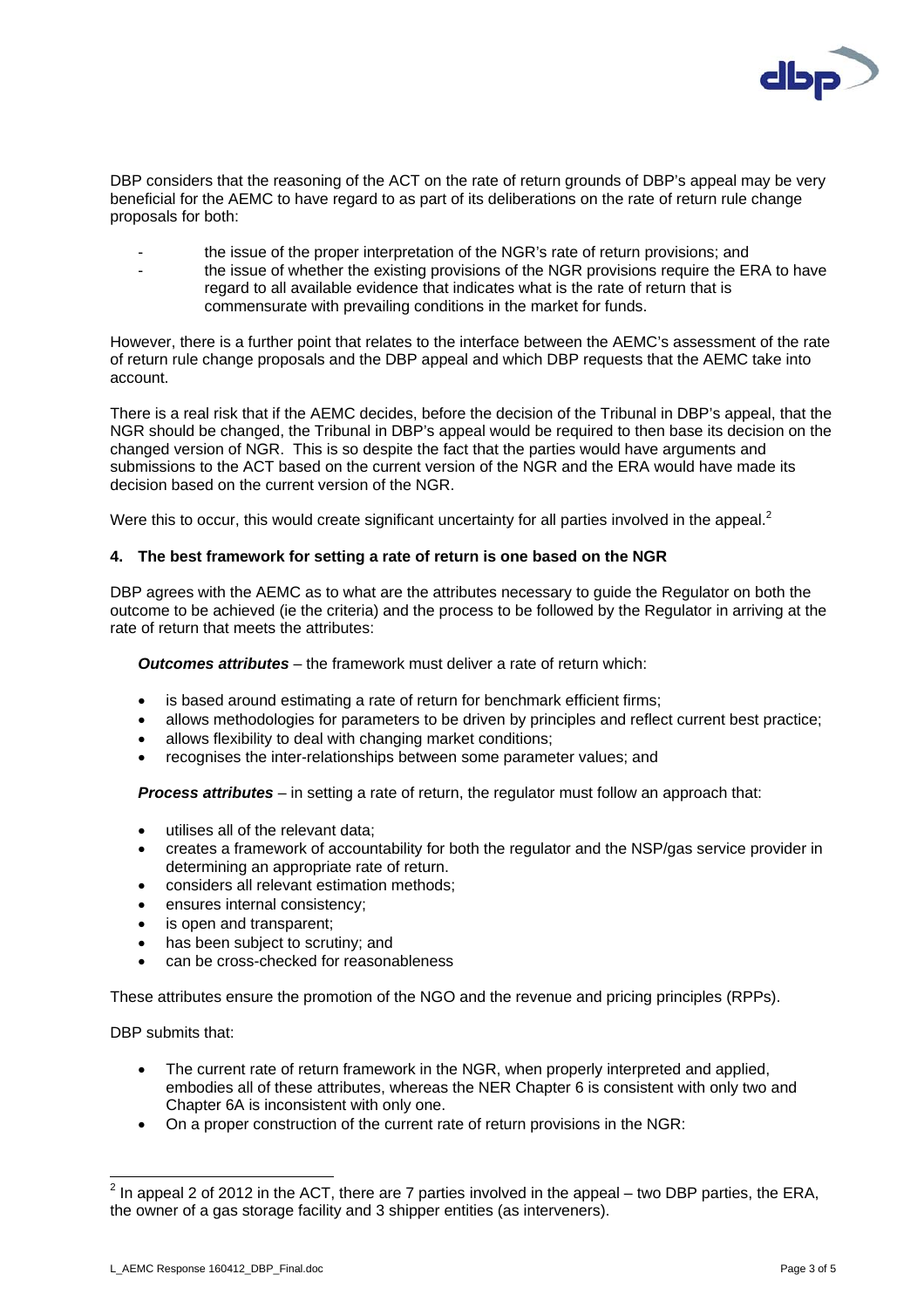

- a. Rule 87(1) sets out the criteria to be applied in determining the rate of return ensuring a Rate of Return that is commensurate with prevailing market conditions and the specific risks of the service provider in providing services.
- b. Rule 87(1) requires the rate of return to meet key principles and Rule 74 requires the regulator to adopt current best practice.
- c. The requirement under the NGR for the rate of return to be set at the same time the tariffs are set in an access arrangement and for it to meet guiding principles of Rule 87(1) and the NGO and RPP, not only give the regulator the flexibility to deal with changing market conditions and the risks specific to a business, but it requires the Regulator to do so.
- d. Rule 87(2) requires the rate of return to be based around estimating a rate of return for benchmark efficient firms.
- e. The requirement for the Regulator to come up with best estimates arrived at on a reasonable basis (Rule 74) recognises the inter-relationships between some parameter values.
- f. Rule 87(2)(b) does not limit the Regulator to having regard to one estimation method. As the AEMC acknowledges, the estimation of the rate of return (including the cost of equity and the cost of debt) is not a precise science. The cost of equity is not directly observable. So, the NGR requires the use of all relevant data. The NGR recognises this by way of rule 74 (best estimates arrived at on a reasonable basis).
- g. The rules require the Service Provider to disclose the basis for its position in an access arrangement and for the regulator to outline its reasons for decision, thereby ensuring transparency.

DBP also submits that the merits review regime in the NGL creates a framework of accountability for both the regulator and the NSP/gas service provider in determining an appropriate rate of return. It contains the following checks and balances:

- The service provider must meet a financial threshold to be able to appeal ensures that there is discipline as to what gets challenged
- The prospect of an appeal should drive the regulator to accountability
- The enhanced rights of users and consumer groups to themselves appeal and intervene in others' appeals acts as a sound discipline against service providers making ambit claims or cherry picking.
- Under section 258 of the NGL, the Regulator can "open up" other areas that are not challenged by a service provider.

The decisions made to date under the NGR (and its predecessor the Gas Code) haven't reflected a proper application of these attributes. This is because electricity decisions have dominated the reasoning of regulators in NGR decisions and regulators have considered it more important to achieve consistency amongst their decisions without properly recognising that the NER and the NGR, to date, are quite different frameworks.

# **5. Can the NGR framework be improved**

While the current framework in the NGR embodies all of the required attributes, there could be some fine tuning of it to better promote the NGO and RPPs. That fine tuning involves:

- Removing the requirement in Rule 87(2) to have regard to one theoretical financial model
- Making it clearer in Rule 87(2) that the regulator must have regard to all relevant evidence, including financial models, that indicates what is the rate of return that meets the key objectives in r.87, the NGO and RRP's

DBP would be concerned at having too many objectives in the NGR to guide the regulator. This will create uncertainty for regulators and potentially competing objectives. This in turn could negatively impact on investment incentives. The NGR framework was designed specifically to overcome these problems that existed in the Gas Code.